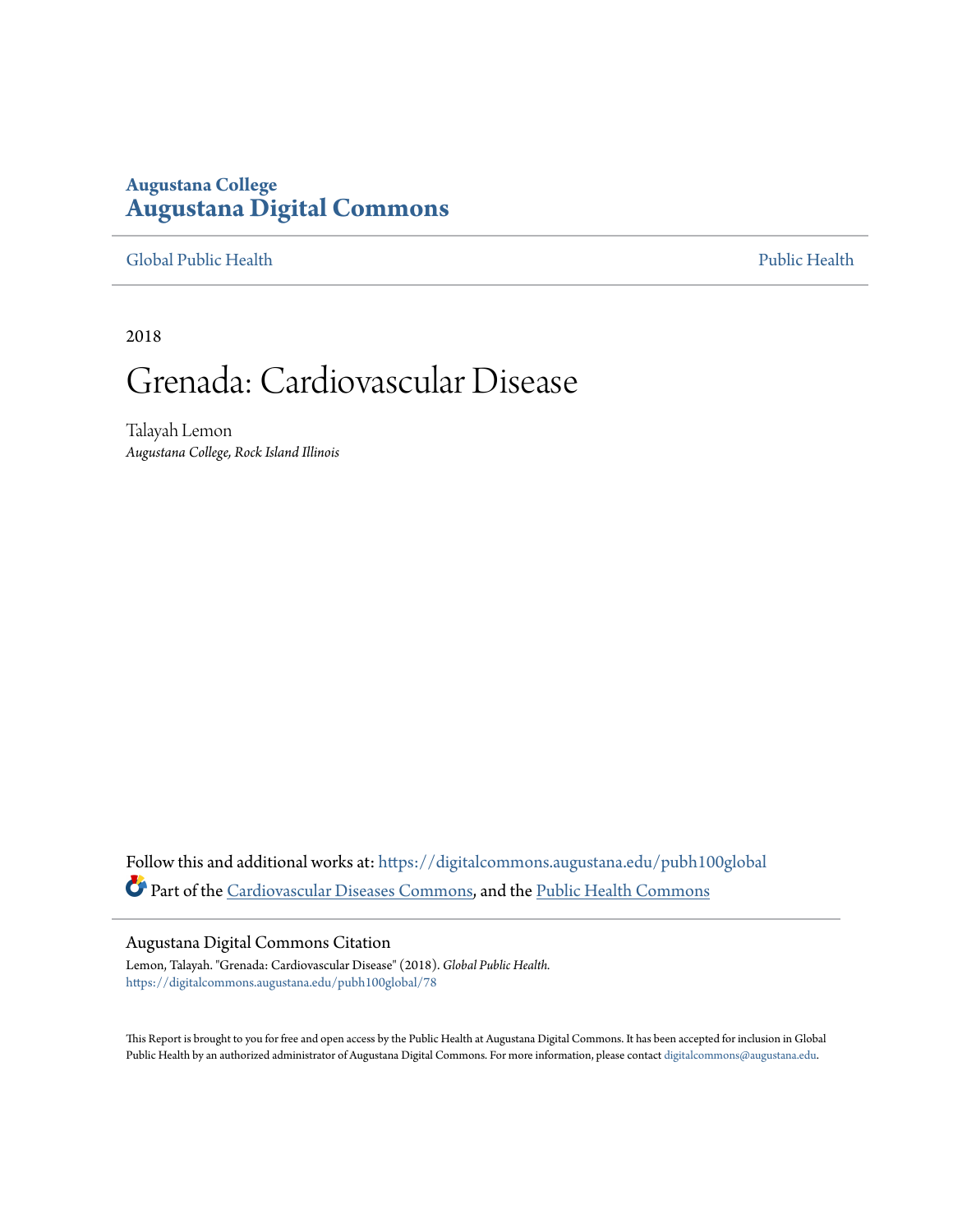## Talayah Lemon PUBH 100 BRIEF

# **Grenada**



**http://www.vidiani.com/detailed-map-of-g renada/**

**Location:** Caribbean Islands near Barbados, Trinidad, Dominica, Saint Lucia, & Saint Vincent and The Grenadines.

**Population:** 109,011

**Ethnic groups:** African descent 82%, mixed 13.3%, East Indian 2.2%, other 1.3%, unspecified .9%

**Religion:** Protestant 49.2% (includes Pentecostal 17.2%, Seventh Day Adventist 13.2%, Anglican 8.5%, Baptist 3.2%, Church of God 2.4%, Evangelical 1.9%, Methodist 1.6%, other 1.2%), Roman Catholic 36%, Jehovah's Witness 1.2%, Rastafarian 1.2%, other 5.5%, none 5.7%, unspecified 1.3%

**Government:** Parliamentary system Government-general, prime minister, cabinet, a bicameral parliament with elected House of Representatives and appointed senate. Grenada elects on national level a legislature. Parliament has 2 chambers.

Grenada has a two party electoral process (the country conducts general elections). **Challenges**

Grenada faces many economic and environmental challenges, such as:high unemployment, extreme debt (external) biomass (one of Grenada's renewable energy sources), deforestation (internal), etc. **Major problem in Grenada**



**https://www.nhlbi.nih.gov/health-topics/h eart-disease-women**

Cardiovascular disease is very prevalent in Grenada. Cardiovascular disease is a heart condition that affects the supply of blood flow to the heart (blockage in of the